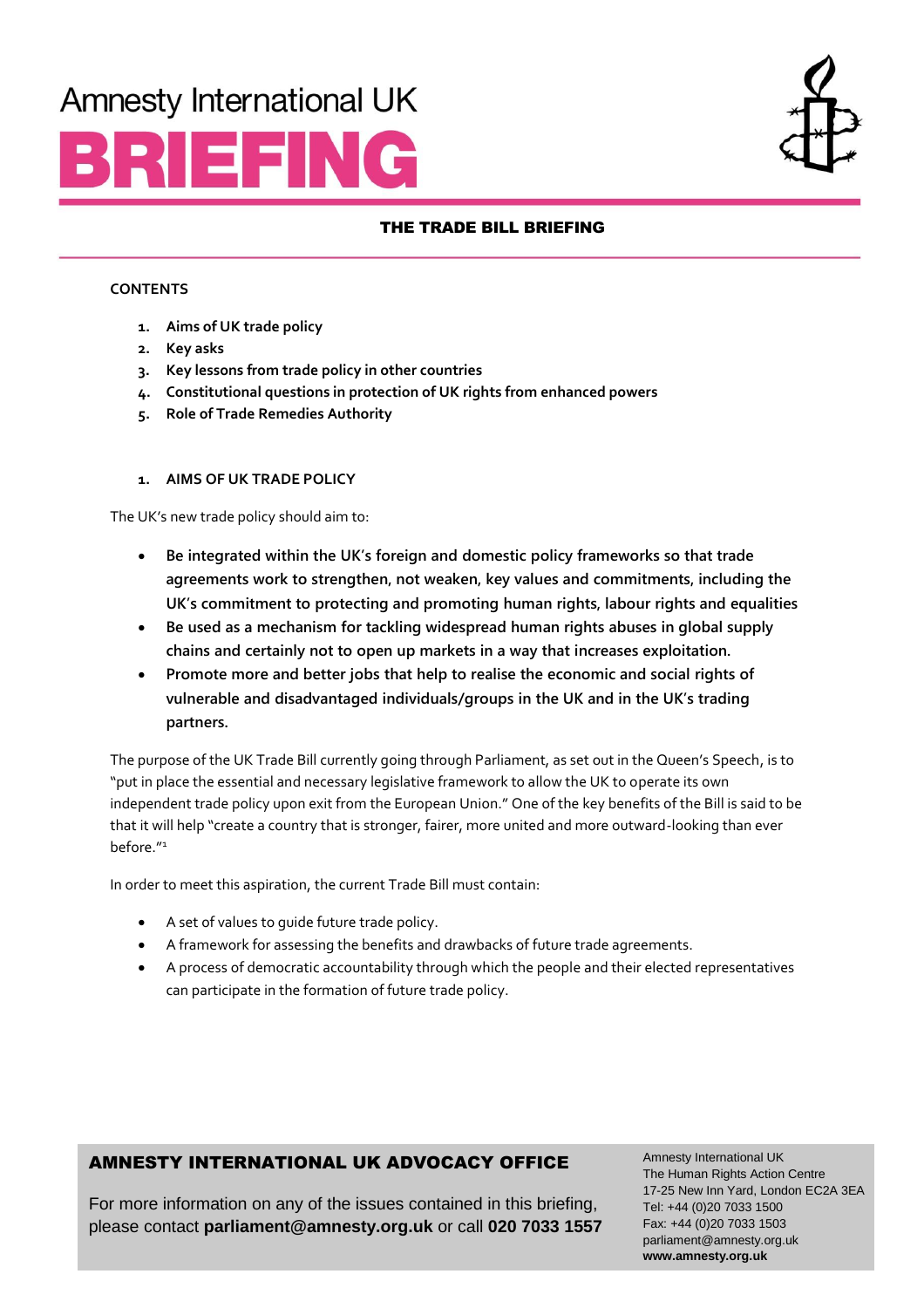#### **2. KEY ASKS**

Amnesty International UK makes the following key asks in relation to the Trade Bill. These asks are based on the identification of key aims of future UK trade policy and key lessons from trade policy in other countries:

- **A statement of aims for UK trade policy contained within the bill which should commit the UK, inter alia, to:** 
	- **(1) Tackle the worst forms of human rights abuses in global supply chains.**

**(2) Ensure that the UK maintains key human rights, labour rights and equality protections including those currently enshrined within EU law, the European Convention on Human Rights and the Human Rights Act. These aims will be implemented by meaningful and legally enforceable obligations.**

**(3) Promote more and better jobs that help to realise the economic and social rights of vulnerable and disadvantaged individuals/groups in the UK and in the UK's trading partners.**

- **A clause in the Bill to exclude from all future UK trade agreements any commitments which raise serious human rights and social justice concerns. Investor State Dispute Settlement provisions and commitments that may adversely affect public services such as health, education, water etc. (even when those services are contracted out) should be in the list of exclusions.**
- **An independent body with appropriate expertise is established with a remit to conduct or commission assessments of the impact of all future trade agreements on human rights, labour rights, equality and the environment in the UK and its trading partners. This could be the proposed Trade Remedies Authority, if it was given the resources, remit and powers to do so.**
- **The impact assessments produced by this body are debated in Parliament. Then Parliamentarians should vote on whether negotiations may proceed further.**
- **A meaningful process of consultation is established in relation to each trade agreement. This consultation process shall include demonstrable efforts to obtain the views of those individuals potentially most seriously affected by the trade agreement in question.**
- **The government must be required to demonstrate that the impact assessment and consultation process has been (i) taken account of in the decision about whether the trade agreement is signed, and (ii) reflected in commitments on what is included and excluded from the agreement itself.**

# AMNESTY INTERNATIONAL UK ADVOCACY OFFICE

For more information on any of the issues contained in this briefing, please contact **[parliament@amnesty.org.uk](mailto:parliament@amnesty.org.uk)** or call **020 7033 1557**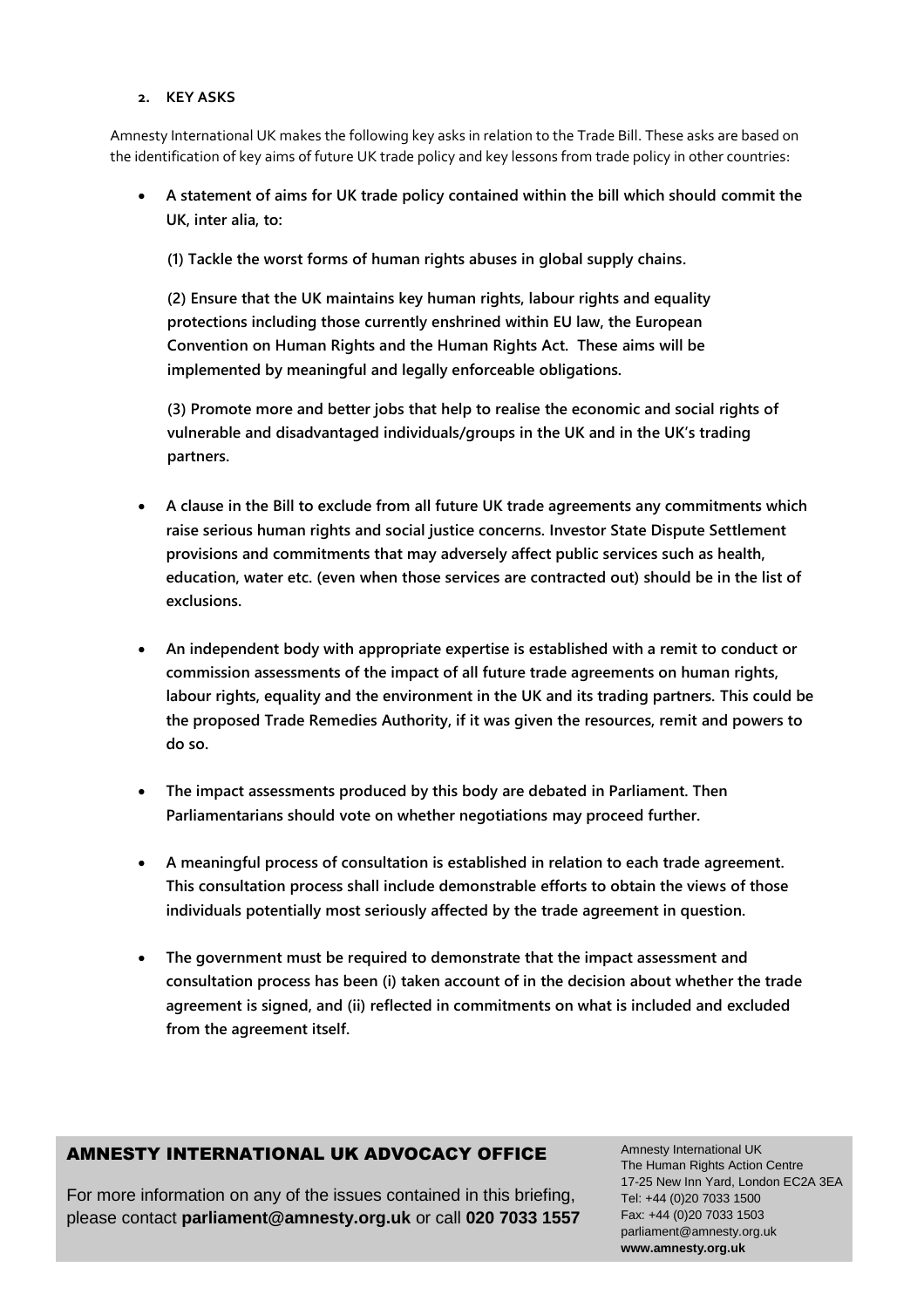#### **3. KEY LESSONS FROM TRADE POLICY IN OTHER COUNTRIES**

## **A. Trade agreements are powerful instruments. They can be used to reinforce human rights, labour rights and equalities protections if provisions are properly designed and implemented.**

Many UK labour rights, human rights and equalities protections are guaranteed by the UK's membership of the EU and supported by strong EU rules on how they must be protected and enforced. Once the UK has left the EU, it will be up to the UK government to decide about these rights and how they are protected. Although undoubtedly a regressive move, the UK government would be free to withdraw from the European Convention on Human Rights (ECHR) or repeal key labour rights protections including limits on working hours and equal pay. Giving up EU membership also means that the UK will not be required to adopt any future improvements to the protection of rights agreed within the EU.

Trade agreements are critically important legally binding instruments. Experts describe EU trade agreements as the most important legally binding instruments that the EU can use in its external policy.<sup>2</sup> If the UK leaves the Single Market, the UK's trade agreement with the EU would provide a mechanism for demonstrating an ongoing binding commitment in the future not to reduce human rights and labour protections. A commitment could also be enshrined within a UK-EU trade deal that human rights, labour rights and equalities will always be as good as or better than those protections in the rest of the EU. $^3$ 

It is not unusual for provisions on human rights and labour rights to appear in trade agreements. Labour standards are now included as a standard component of all EU and US trade agreements. Globally 136 countries have at least one trade agreement containing labour standards provisions.<sup>4</sup> EU agreements also include a standard set of human rights provisions. But research demonstrates that both EU and US labour provisions have had very limited effect and that commitments are difficult to enforce in practice. Nevertheless, such standards should be maintained by the UK at a minimum, if not built upon and improved.

If an EU-UK trade deal is to provide any future guarantees for UK rights and equalities protection, obligations must be specific (e.g. no withdrawal from the ECHR, match EU equalities and labour rights protection). They must also be supported by a stronger and more effective enforcement mechanism than those contained in current EU or US agreements.<sup>5</sup>

When it comes to signing trade agreements with other countries beyond the EU, UK policy-makers should be very wary of assertions that the UK can sign up to agreements and then successfully raise human rights concerns though trade relationships alone (e.g. with Saudi Arabia, the Philippines). EU efforts at such dialogue alone have had very limited effect. Given the UK's reduced market size after it leaves the EU, it will have comparatively limited influence. As a result, it is important to have a set of values which guide decisions about what countries to enter into trade agreements with in the first place and what provisions to include.

## **B. Trade agreements can themselves undermine human rights, labour rights and equalities. UK trade agreements need to be designed to ensure this does not happen.**

Modern trade agreements include obligations to remove tariff barriers. But they also include a range of other obligations including investor protection, intellectual property, government procurement and regulation of service industries. These commitments can have diverse and varied social impacts. A joint report by the IMF, World Bank and World Trade Organisation in 2017 concluded that "adjustment to trade can bring a human and economic downside that is frequently concentrated, sometimes harsh, and has too often become prolonged."6

# AMNESTY INTERNATIONAL UK ADVOCACY OFFICE

For more information on any of the issues contained in this briefing, please contact **[parliament@amnesty.org.uk](mailto:parliament@amnesty.org.uk)** or call **020 7033 1557**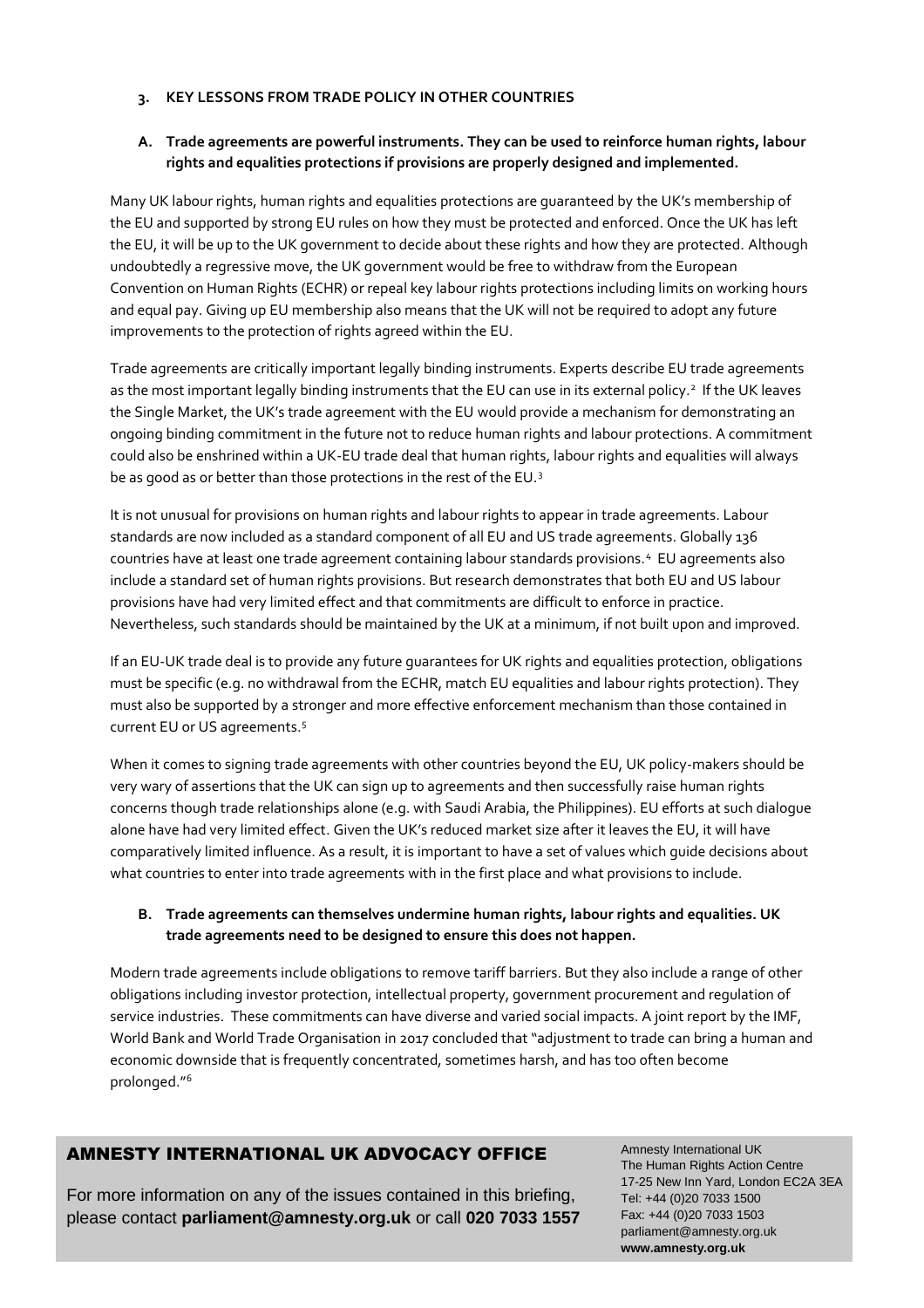It is therefore vital that the broader social impacts of trade agreements are considered including on human rights, labour rights and equalities. Action must be taken to avoid or to address impacts identified, particularly on vulnerable and disadvantaged groups and individuals.

The European Union conducts 'sustainability impact assessments' (SIAs) of all new trade agreements. SIAs assess the economic, environmental and social impact of trade agreements, including on human rights and labour rights. Once in force, EU agreements include a commitment to assess the effects of the agreement on sustainable development. In practice, however, SIAs do not tend to include detailed, sector-specific impact assessments on human rights or labour rights. They generally find positive impacts based on assumptions that jobs will be created and government revenues increased. SIAs therefore do not lead to specific and targeted human rights and labour rights protections in negotiating texts. Once EU agreements are in force, the broader social and environmental impacts of those agreements are not measured in any meaningful way.<sup>7</sup> The Canada-Columbia free trade agreement, which has been in force since 2011, does include a human rights' reporting mechanism. But the reports produced have been superficial and heavily criticised by academics and civil society.<sup>8</sup> Despite this, these elements are clear evidence of the commitment to human rights and labour rights that the UK needs to – at the bare minimum – replicate this.

The most significant problem with both the EU and the Canadian approach to impact assessment is that the assessments are insufficiently independent of the institutions responsible for implementing trade policy. In the EU, it is the Directorate-General for Trade that commissions SIAs of its trade agreements, while in Canada, it is Global Affairs Canada (the Department that deals with Foreign Affairs and International Trade) that is responsible for conducting assessments.<sup>9</sup> Key to meaningful UK impact assessments that take human rights**,** labour rights and equality issues seriously, is the setting up of an independent body, staffed by individuals with demonstrable expertise in these broader social issues. This body would develop a methodology for studies and commission independent experts to undertake them during the negotiating period, and periodically once agreements have come into force.<sup>10</sup> Again, this could be a role the new TRA could perform if given adequate resources, responsibilities and powers.

At the same time, it is important to recognise the limitations of even the best studies in accurately measuring the future impact of all provisions in a trade agreement. There are too many other domestic and international influences for cast-iron conclusions to be drawn. One way to ensure against some of the potentially most significant adverse impacts of trade agreements is for the UK government to guarantee that it will exclude particularly troubling commitments on principle from any future trade agreement. This should include any rights given to foreign companies to take legal action against the UK government through international arbitration processes. Some of the cases which have previously been brought to tribunals raise profound questions of social and environmental concern. Such cases have covered the ability of governments to ensure the provision of essential services such as water and sanitation, or to effectively tackle public health issues such as smoking.<sup>11</sup> There has been extensive criticism of the idea that foreign investors should get privileged access to an international investment process that circumvents the national courts.<sup>12</sup>

## **C. Trade agreements could become building blocks for tackling some of the worst abuses in the workplace and in global supply chains**

Many millions of workers in global supply chains around the world suffer human rights and labour rights abuses such as modern slavery and the failure to pay a living wage. Trade agreements govern the conditions under which goods and services are traded internationally and so could potentially be utilised to tackle this issue. The European Union has Trade and Sustainable Development (TSD) Chapters in all its trade agreements which are seen by EU representatives as a vital first step towards responsible supply chains. But EU TSD

# AMNESTY INTERNATIONAL UK ADVOCACY OFFICE

For more information on any of the issues contained in this briefing, please contact **[parliament@amnesty.org.uk](mailto:parliament@amnesty.org.uk)** or call **020 7033 1557**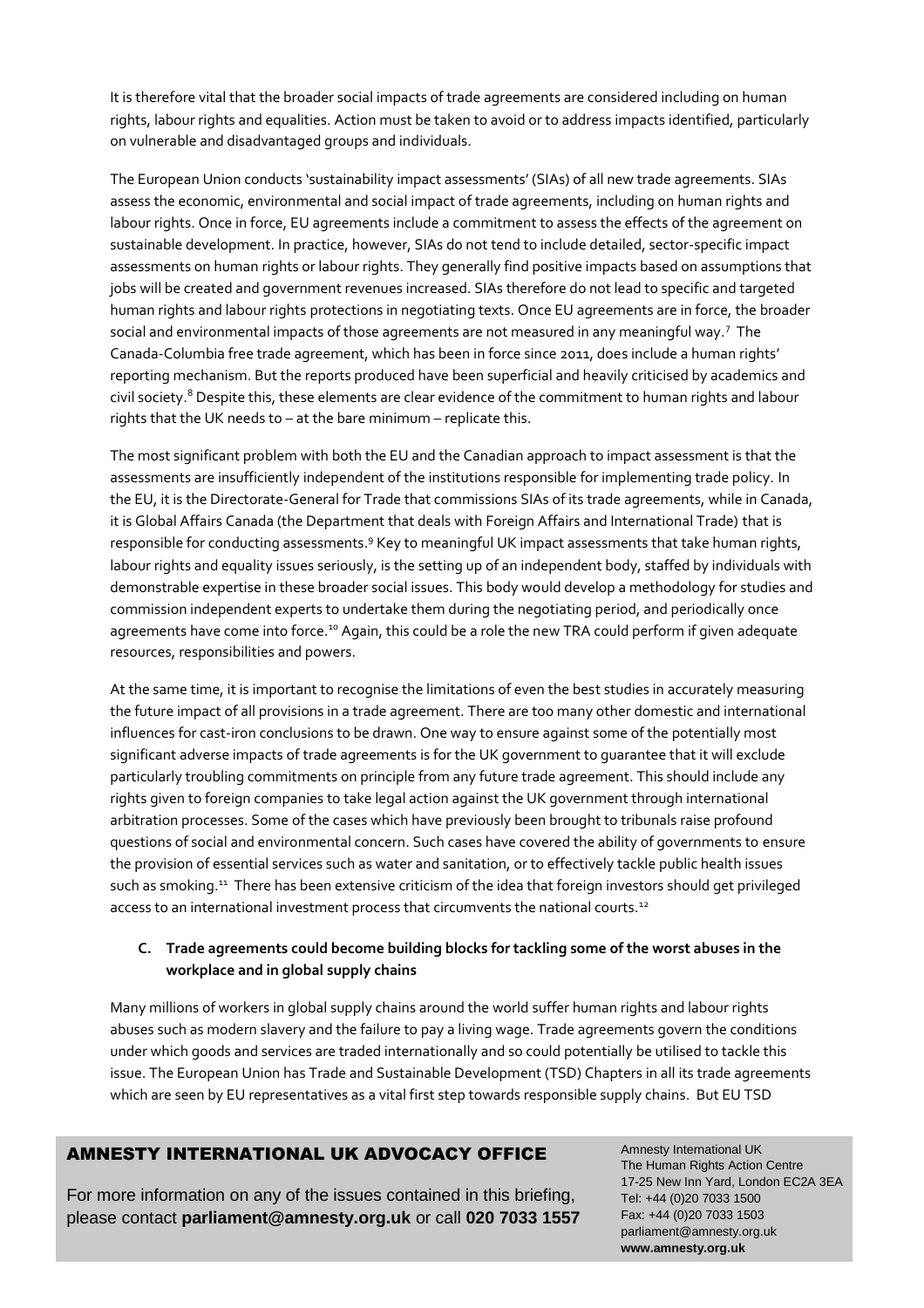chapters only contain vague references to corporate social responsibility (CSR) in the text of agreements, which in practice has led only to educational projects about CSR in trade partner countries. This is very limited in ambition and fails to recognise the inherent limits of voluntary CSR activity for improving labour conditions and other aspects of human rights in global supply chains.<sup>13</sup> There is a significant opportunity for the UK to improve on this as we leave the EU.

Future UK trade agreements should provide far stronger mechanisms for tackling abuses in global supply chains, not least because of the Government's commitment to combating modern slavery. They could for instance create road maps for action in important export sectors, linked to clear monitoring processes which seek to enhance working conditions for workers in those sectors. They could also include dispute settlement processes which target corporate actors directly and allow workers or affected communities to bring complaints against the corporation.<sup>14</sup> A critical starting point for this endeavour is a commitment in the UK's trade policy framework that meaningful efforts will be made to tackle this issue.

## **4. CONSTITUTIONAL QUESTIONS IN THE PROTECTION OF RIGHTS FROM ENHANCED POWERS**

Clause 2(6) of the Trade Bill confers broad law-making powers on Ministers for the purposes of implementing an international trade agreement to which the UK is a signatory. This would allow primary legislation that gives effect to EU law, known as 'retained EU law', to be amended by Ministers. Such powers have been justified as allowing the Government maximum flexibility when implementing trade agreements, but without the inclusion of any safeguards for protecting human rights. Primary legislation that might be affected, in so far as it could be considered to give effect to EU law, include the Equality Act 2010, and the Modern Slavery Act 2015. The delegation of such broad law-making powers to Ministers should be limited in the Trade Bill to ensure that human rights and labour rights protections cannot be rolled back in the pursuit of international trade agreements.

#### **5. THE ROLE OF THE TRADE REMEDIES AUTHORITY**

The Trade Bill establishes a Trade Remedies Authority (TRA) to provide advice, support and assistance to the Secretary of State in connection with the conduct of international trade disputes. At present, there is no reference to this body being able to monitor and advise the Secretary of State on implementation of the human rights obligations that the UK and other states are party to, in the context of trade agreements. The TRA would be the obvious body to perform this function and if it were to do so it would be necessary to make this explicit in legislation, including clarity on its powers in this area.

Should the TRA be established and given responsibility for monitoring and advising on human rights obligations, there would need to be mechanisms for drawing the TRA's attention to potential and actual human rights violations that might warrant appropriate measures. It has long been common practice in Canada and the United States to establish public mechanisms or national contact points, where such concerns can be raised. As the TRA will be able to establish sub-committees, a commitment from the government that one of these committees would be a consultative vehicle for civil society and the wider public would be welcome.

The TRA will also have nine members who will be appointed with significant input from the government. Given that the TRA will advise across all manner of trade disputes and that international human rights law is a complex and specialist area, and that current and future trade agreements will have human rights obligations within them, human rights and sustainability experts should be represented on the membership panel.

# AMNESTY INTERNATIONAL UK ADVOCACY OFFICE

For more information on any of the issues contained in this briefing, please contact **[parliament@amnesty.org.uk](mailto:parliament@amnesty.org.uk)** or call **020 7033 1557**